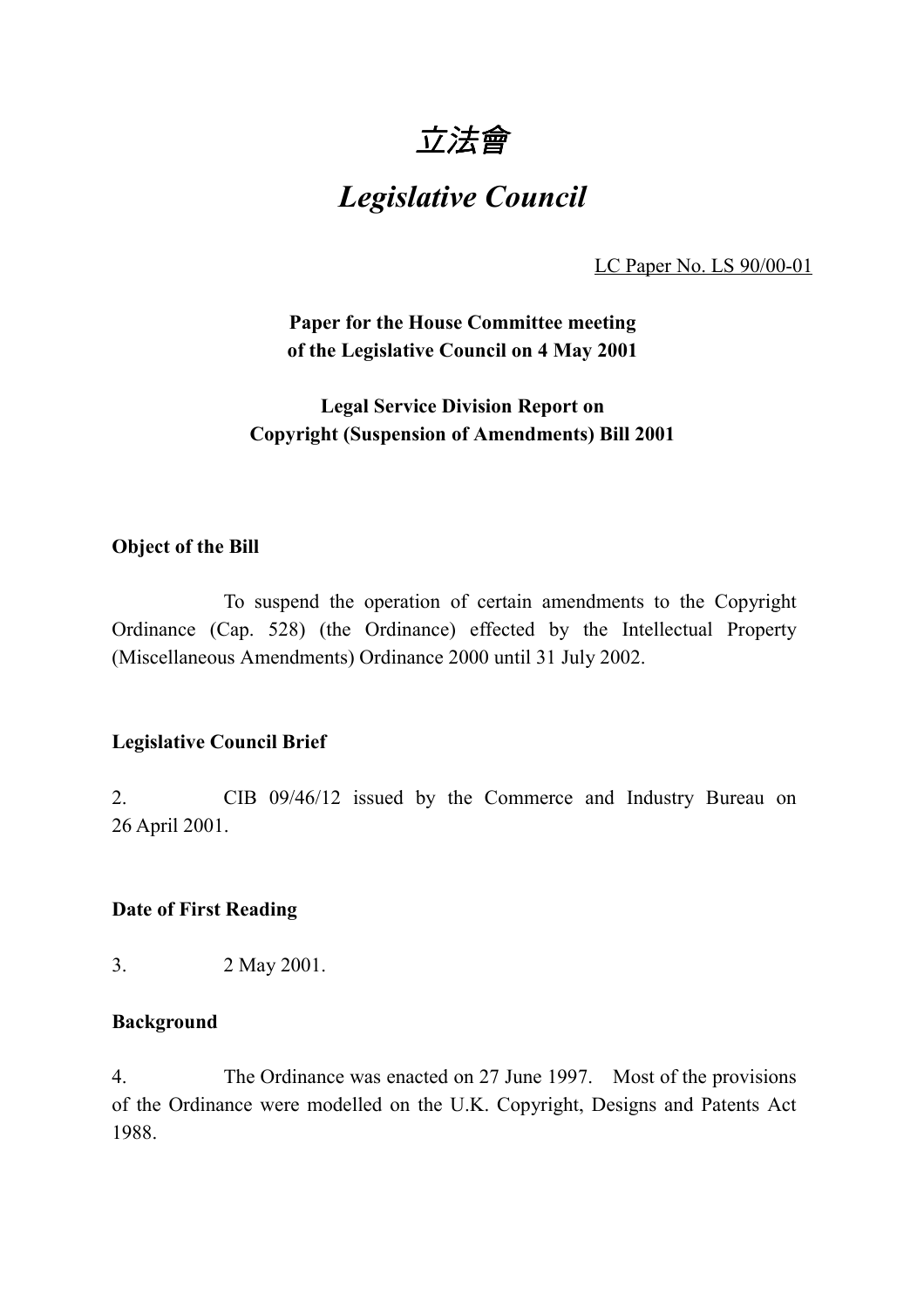5. In January 2000, the Administration introduced the Intellectual Property (Miscellaneous Amendments) Bill 2000 (the Amendment Bill) into this Council to enhance the protection of intellectual property rights in Hong Kong.

6. One of the proposals in this Amendment Bill was to repeal the expression "for the purpose of trade or business" and to substitute it with the expression "for the purpose of, in the course of, or in connection with, any trade or business" in certain provisions of the Ordinance. The Bill was passed into an Ordinance (the Amendment Ordinance) on 27 June 2000.

7. By L.N. 46 of 2001 published in the Gazette on 16 February 2001, the Secretary for Commerce and Industry appointed 1 April 2001 as the day on which the Amendment Ordinance should come into operation.

8. After commencement of the Amendment Ordinance, the Administration realized that certain criminal provisions in the Ordinance had caused worries and inconvenience to the community. As an interim measure, the Administration proposed to suspend the application of the Amendment Ordinance to the criminal provisions in the Ordinance subject to certain exceptions. A first draft Bill was submitted to the Panel on Commerce and Industry for consideration on 19 April 2001. The chairman of the Panel made a verbal report to the House Committee on 20 April 2001 and the House Committee decided to form a Subcommittee to scrutinize the draft Bill. A second version of the draft Bill was submitted to the Subcommittee on 25 April 2001. On 27 April 2001, this Bill which was the version of the second draft Bill was gazetted.

# **Comments**

# *A broad legal framework of the Ordinance*

9. Under section 2 of the Ordinance, copyright is a property right which subsists in the following works -

- (a) original literary, dramatic, musical or artistic works;
- (b) sound recordings, films, broadcasts or cable programmes; and
- (c) the typographical arrangement of published editions.
- 10. An author or a director is usually the first owner of any copyright.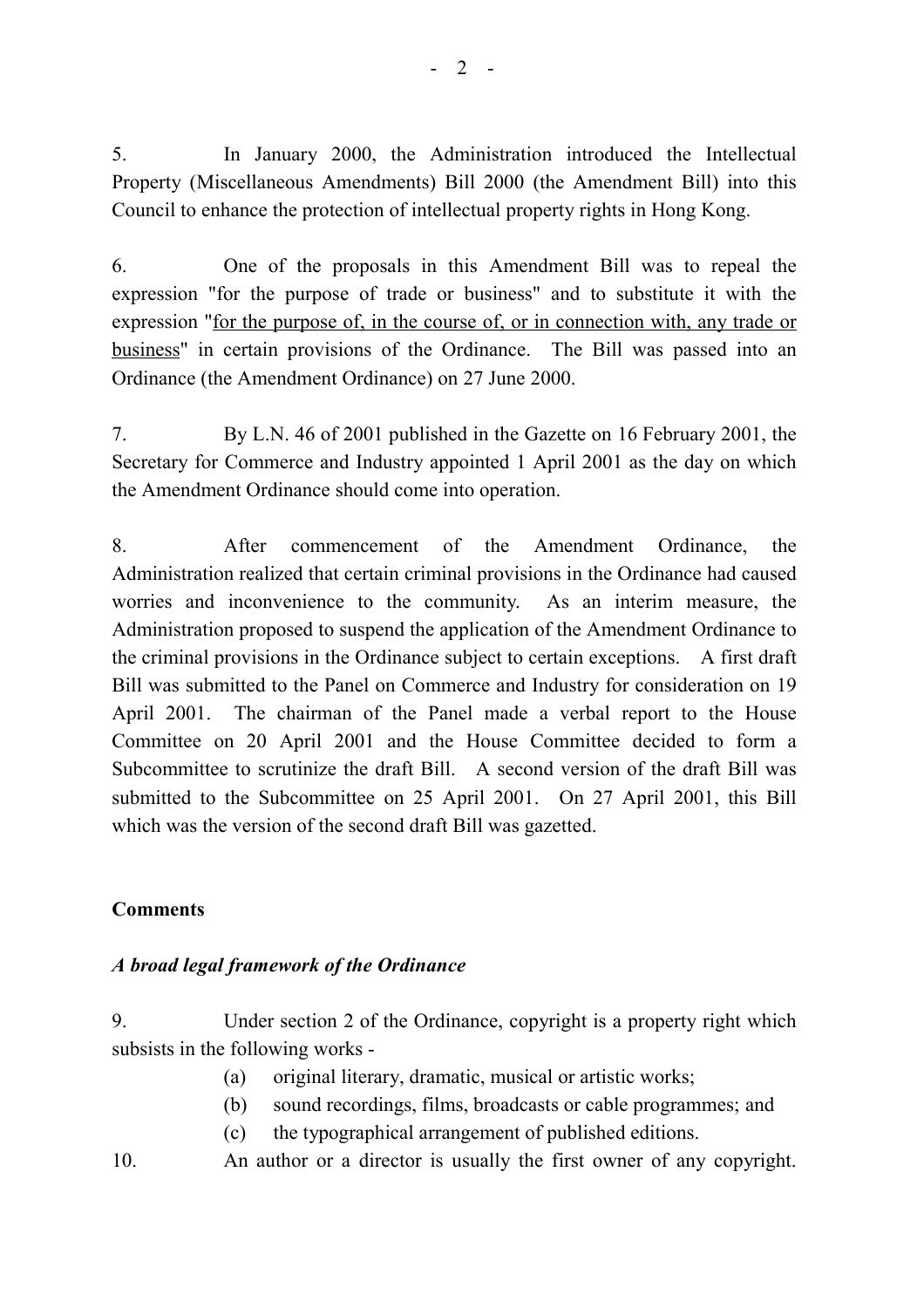The duration of a copyright work usually expires at the end of 50 years from the end of the year in which the author dies. A copyright owner of a copyright work has the exclusive right to copy, perform, broadcast, make an adaptation of the copyright work and to issue, rent, make available copies to the public (section 22 of the Ordinance).

11. Copyright in a work is infringed by a person who without the licence of the copyright owner does any of the acts restricted by the copyright. A copyright owner can take civil action against an infringer (section 107). A person who without the licence of the copyright owner, makes, sells, distributes, imports, exports, possesses or deals with an infringing copy, provides means for making infringing copies, provides apparatus for infringing performance may infringe copyright indirectly. Criminal liability may be incurred under section 118 unless he can prove that he did not know and had no reason to believe that the copy in question was an infringing copy. If a person makes infringing copies outside Hong Kong for export to Hong Kong, he may commit a criminal offence under section 120.

12. Sections 37 to 88 of the Ordinance specify acts which may be permitted in relation to copyright works, notwithstanding the subsistence of copyright. There are other provisions in the Ordinance providing for moral rights of the authors and directors, dealings with rights in copyright works, legal proceedings relating to copyright, copyright licensing, the Copyright Tribunal and rights in performance.

# *This Bill*

13. There are three clauses in this Bill. Clause 1 relates to the short title of the Bill. Clause  $2(1)$  provides that, subject to the exceptions in Clause  $2(2)$ , sections 118 and 120 of the Ordinance shall be read as if the amendments effected by the Amendment Ordinance (except the amendment by section 8 of the Amendment Ordinance which is a section amending section 119 and is not an amendment on the expression "for the purpose of trade or business") had not been enacted.

14. Clause 2(2) lists out the four categories of work as exceptions, i.e. movies, television dramas, sound recordings or films the whole or a substantial part of which consists of a musical work and any related literary work, and computer program.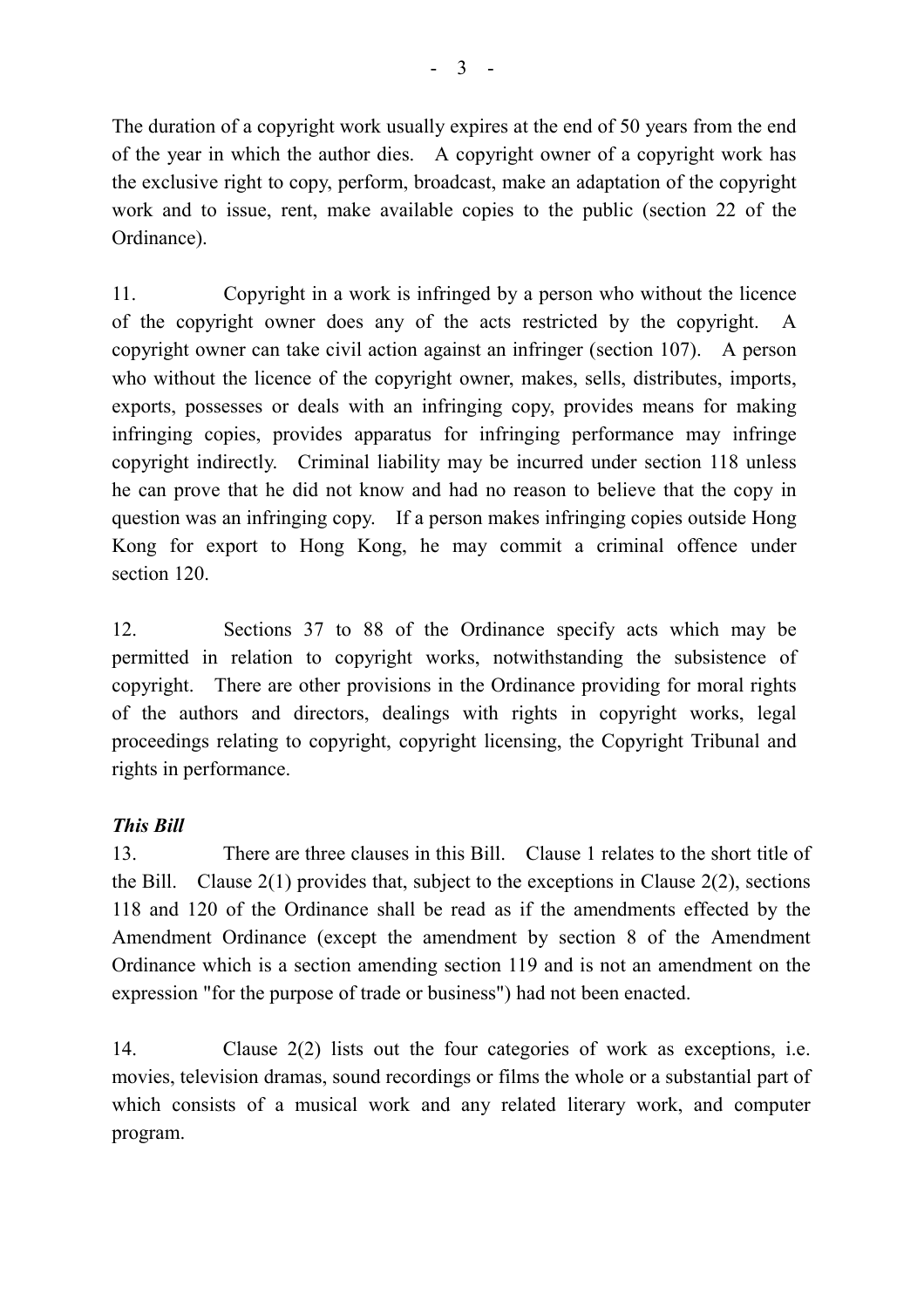15. Clause 3 provides for the suspension to be lifted on 31 July 2002 or on such other date as the Secretary for Commerce and Industry may specify by notice published in the Gazette with the approval of this Council.

16. Unlike other amending ordinances, textual amendments are not made to sections 118 and 120. Readers will have to place this Ordinance, if passed, along with the existing Ordinance in order to understand the law.

17. If this Bill is enacted, in relation to all copyright works (other than the four categories of work specified in Clause 2(2)), the expression "for the purpose of trade or business" will in effect be reinstated in section  $118(1)(d)$ , (e), (f), (4), (5) and (8) and section 120(2). For all other sections, the amendments effected by the Amendment Ordinance will remain in force.

18. The legal effect of this Bill, in general terms, would be that for sections 118 and 120, they would carry their respective meaning before the commencement of the Amendment Ordinance for most of the copyright works, except the four categories of work. Civil sanctions in respect of all copyright works would continue in accordance with the Amendment Ordinance.

# **Public Consultation**

19. Submissions were received from various deputation to the Panel on Commerce and Industry on 12 and 19 April 2001 and to the Subcommittee on 25 April 2001 respectively (see LC Paper No. CB(1)1004/00-01(01) to (07), LC Paper No. CB(1)1050/00-01(01) to (05), and CB(1)1110/00-01(03) to (05)). Some of the deputation such as the International Federation of Reproduction Rights Organisations, International Publishers Association, Copyright Agency Limited, Hong Kong Reprographic Rights Licensing Society, Cable TV objected to the suspension of criminal provisions on their copyright work. Other deputation expressed other concerns.